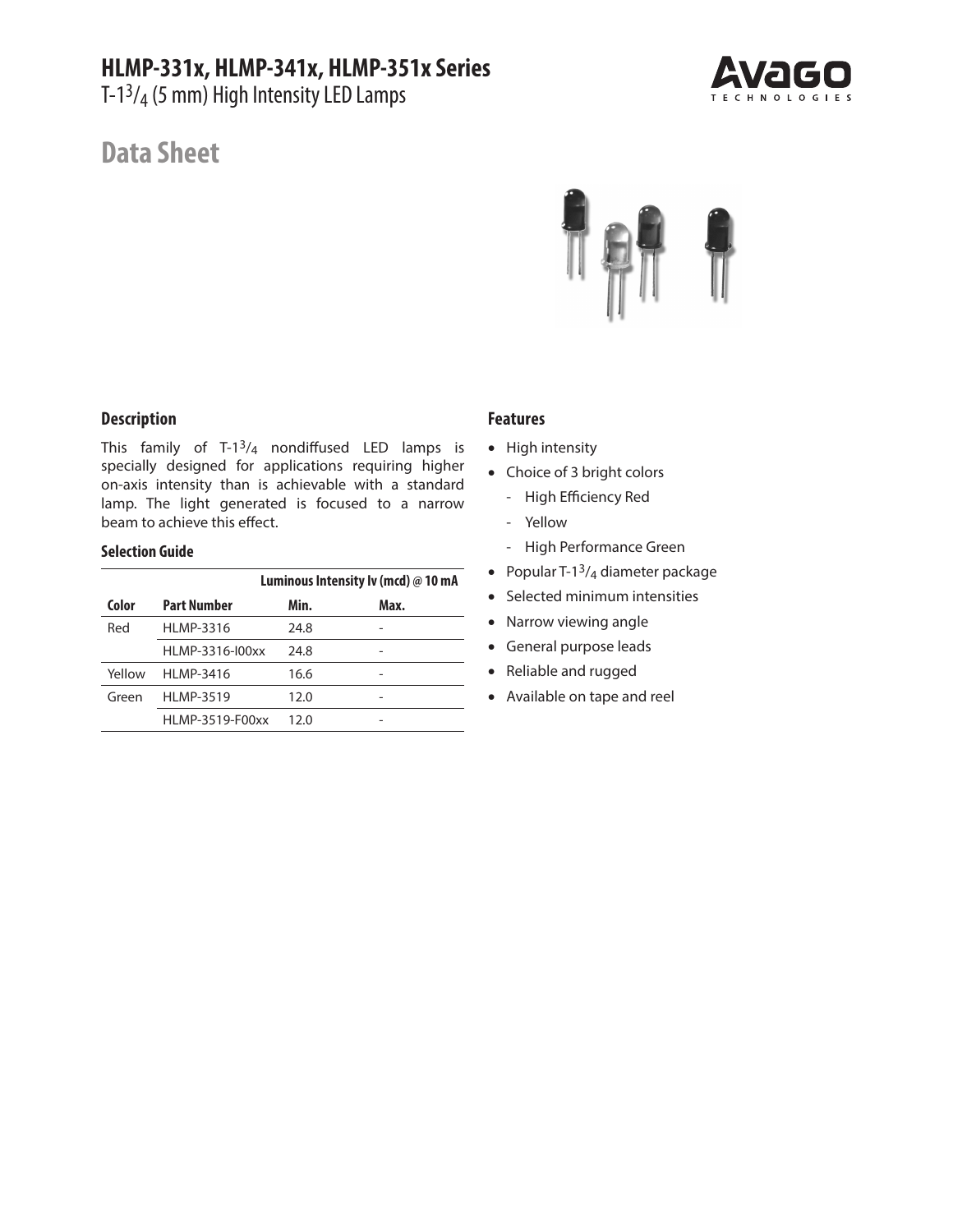# **Part Numbering System**



# **Package Dimensions**



Notes:

1. All dimensions are in millimeters (inches).

2. An epoxy meniscus may extend about 1 mm (0.40") down the leads.

3. For PCB hole recommendations, see the Precautions section.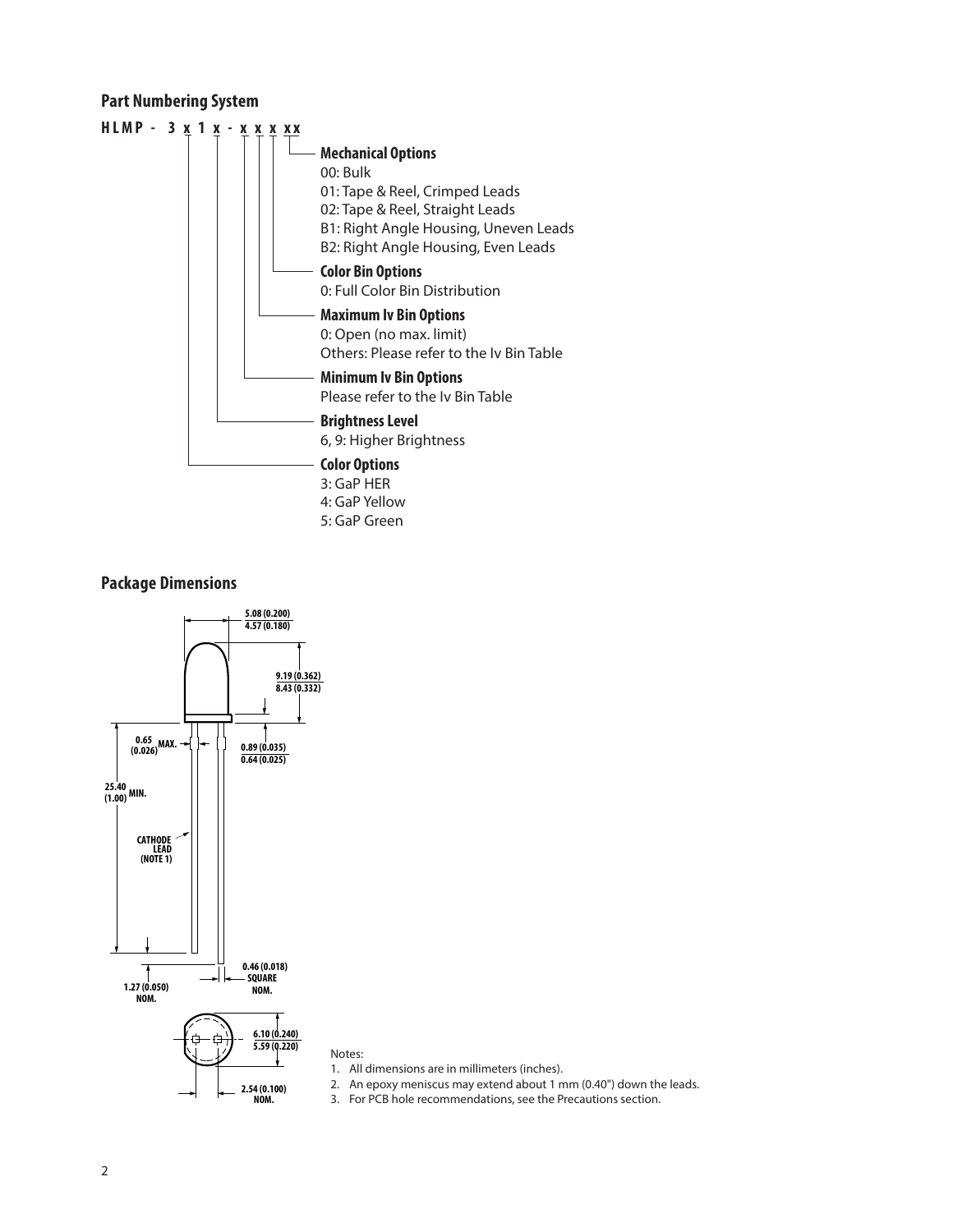# **Electrical Characteristics at TA = 25°C**

|                                       |                                                                  | <b>Device</b> |       |      |      |              |                                         |
|---------------------------------------|------------------------------------------------------------------|---------------|-------|------|------|--------------|-----------------------------------------|
| Symbol                                | <b>Description</b>                                               | <b>HLMP-</b>  | Min.  | Typ. | Max. | <b>Units</b> | <b>Test Conditions</b>                  |
| Iv                                    | Luminous Intensity                                               | 3316          | 24.8  | 60.0 |      | mcd          | $I_F = 10$ mA (Figure 3)                |
|                                       |                                                                  | 3416          | 16.6  | 50.0 |      | mcd          | $I_F = 10$ mA (Figure 8)                |
|                                       |                                                                  | 3519          | 12.0  | 70.0 |      | mcd          | $I_F = 10$ mA (Figure 13)               |
| $2\theta$ <sup>1</sup> / <sub>2</sub> | Including Angle Between Half<br><b>Luminous Intensity Points</b> | 3316          |       | 35   |      | Deg.         | $I_F = 10$ mA<br>See Note 1 (Figure 6)  |
|                                       |                                                                  | 3416          |       | 35   |      | Deg.         | $I_F = 10$ mA<br>See Note 1 (Figure 11) |
|                                       |                                                                  | 3519          |       | 24   |      | Deg.         | $I_F = 10$ mA<br>See Note 1 (Figure 16) |
| $\lambda$ PEAK                        | Peak Wavelength                                                  | 331X          |       | 635  |      | nm           | Measurement at Peak                     |
|                                       |                                                                  | 341X          |       | 583  |      |              | (Figure 1)                              |
|                                       |                                                                  | 351X          |       | 565  |      |              |                                         |
| $\Delta \lambda_{1/2}$                | Spectral Line Halfwidth                                          | 331X          |       | 40   |      | nm           |                                         |
|                                       |                                                                  | 341X          |       | 36   |      |              |                                         |
|                                       |                                                                  | 351X          |       | 28   |      |              |                                         |
| $\lambda_d$                           | Dominant Wavelength                                              | 331X          |       | 626  |      | nm           | See Note 2 (Figure 1)                   |
|                                       |                                                                  | 341X          |       | 585  |      |              |                                         |
|                                       |                                                                  | 351X          |       | 569  |      |              |                                         |
| $\tau_{\mathsf{S}}$                   | Speed of Response                                                | 331X          |       | 90   |      | ns           |                                         |
|                                       |                                                                  | 341X          |       | 90   |      |              |                                         |
|                                       |                                                                  | 351X          |       | 500  |      |              |                                         |
| $\subset$                             | Capacitance                                                      | 331X          |       | 11   |      | pF           | $V_F = 0; f = 1 MHz$                    |
|                                       |                                                                  | 341X          |       | 15   |      |              |                                         |
|                                       |                                                                  | 351X          |       | 18   |      |              |                                         |
| $R\theta$ J-PIN                       | <b>Thermal Resistance</b>                                        | 331X          |       | 260  |      | °C/W         | Junction to Cathode                     |
|                                       |                                                                  | 341X          |       |      |      |              | Lead                                    |
|                                       |                                                                  | 351X          |       |      |      |              |                                         |
| VF                                    | Forward Voltage                                                  | 331X          |       | 1.9  | 2.4  | $\mathsf{V}$ | $I_F = 10$ mA (Figure 2)                |
|                                       |                                                                  | 341X          |       | 2.0  | 2.4  |              | $I_F = 10$ mA (Figure 7)                |
|                                       |                                                                  | 351X          |       | 2.1  | 2.7  |              | $I_F = 10$ mA (Figure 12)               |
| $V_R$                                 | Reverse Breakdown Volt.                                          | All           | $5.0$ |      |      | $\vee$       | $I_R = 100 \mu A$                       |
| $\eta v$                              | Luminous Efficacy                                                | 331X          |       | 145  |      | lumens       | See Note 3                              |
|                                       |                                                                  | 341X          |       | 500  |      | Watt         |                                         |
|                                       |                                                                  | 351X          |       | 595  |      |              |                                         |

**Notes:**

1.  $\theta_{1/2}$  is the off-axis angle at which the luminous intensity is half the axial luminous intensity.

2. The dominant wavelength,  $\lambda_{\rm d}$ , is derived from the CIE chromaticity diagram and represents the single wavelength which defines the color of the device.

3. Radiant intensity, I<sub>e</sub>, in watts/steradian, may be found from the equation I<sub>e</sub> = I<sub>v</sub>/ $\eta_v$ , where I<sub>v</sub> is the luminous intensity in candelas and  $\eta_v$  is the luminous efficacy in lumens/watt.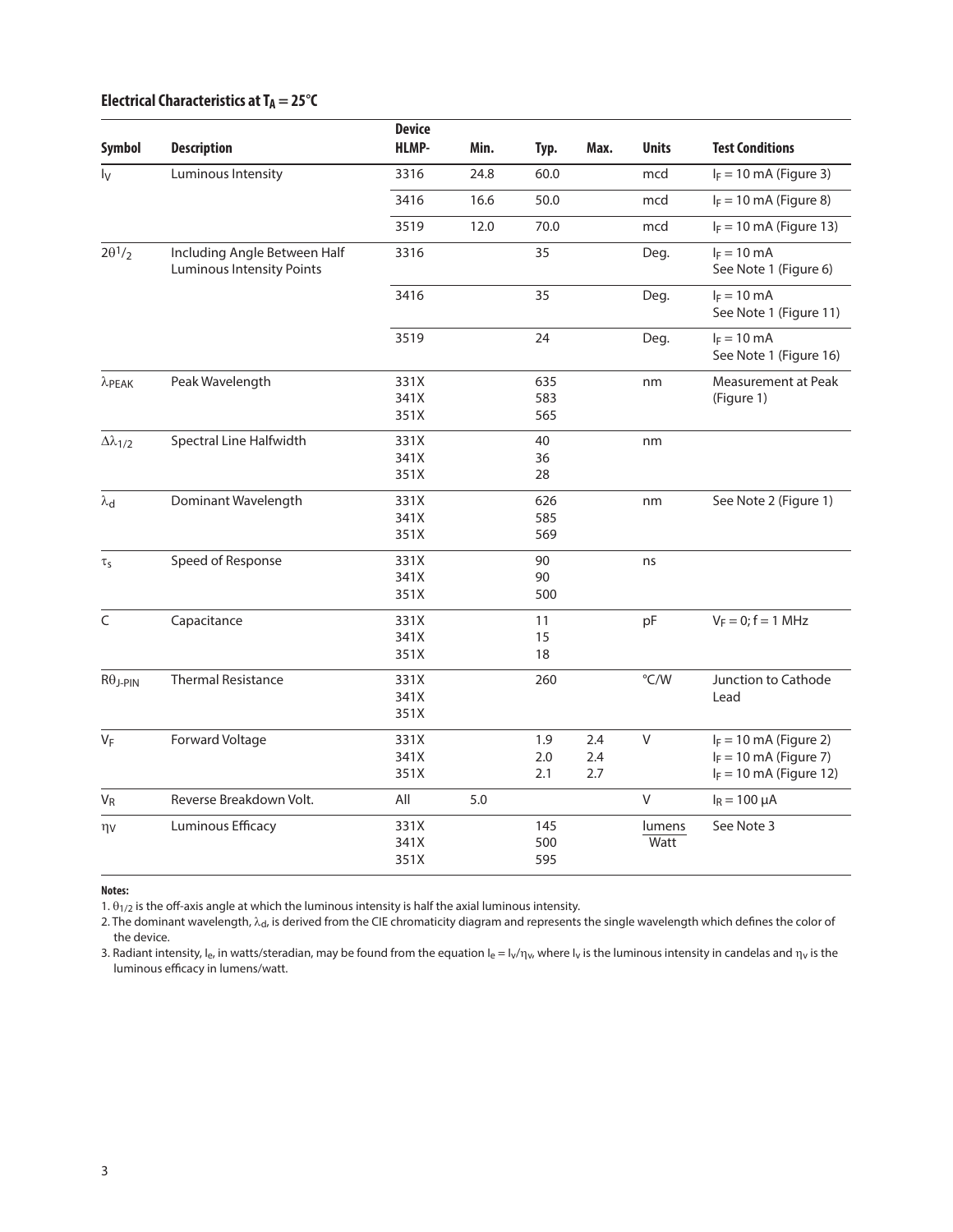# **Absolute Maximum Ratings at TA = 25°C**

| <b>Parameter</b>                                            | <b>331X Series</b> | <b>341X Series</b> | 351X Series     | <b>Units</b> |
|-------------------------------------------------------------|--------------------|--------------------|-----------------|--------------|
| <b>Peak Forward Current</b>                                 | 90                 | 60                 | 90              | mA           |
| Average Forward Current <sup>[1]</sup>                      | 25                 | 20                 | 25              | mA           |
| DC Current <sup>[2]</sup>                                   | 30                 | 20                 | 30              | mA           |
| Power Dissipation <sup>[3]</sup>                            | 135                | 85                 | 135             | mW           |
| Reverse Voltage ( $I_R$ = 100 $\mu$ A)                      | 5                  | 5                  | 5               | V            |
| Transient Forward Current <sup>[4]</sup><br>(10 µsec Pulse) | 500                | 500                | 500             | mA           |
| <b>LED Junction Temperature</b>                             | 110                | 110                | 110             | $\circ$ C    |
| Operating Temperature Range                                 | $-40$ to $+100$    | $-40$ to $+100$    | $-20$ to $+100$ | °C           |
| Storage Temperature Range                                   | $-40$ to $+100$    | $-40$ to $+100$    | $-40$ to $+100$ | °C           |

**Notes:**

1. See Figure 5 (Red), 10 (Yellow), or 15 (Green) to establish pulsed operating conditions.

2. For Red and Green series derate linearly from 50°C at 0.5 mA/°C. For Yellow series derate linearly from 50°C at 0.2 mA/°C.

3. For Red and Green series derate power linearly from 25°C at 1.8 mW/°C. For Yellow series derate power linearly from 50°C at 1.6mW/°C.

4. The transient peak current is the maximum non-recurring peak current that can be applied to the device without damaging the LED die and wirebond. It is not recommended that the device be operated at peak currents beyond the peak forward current listed in the Absolute Maximum Ratings.



**Figure 1. Relative intensity vs. wavelength.**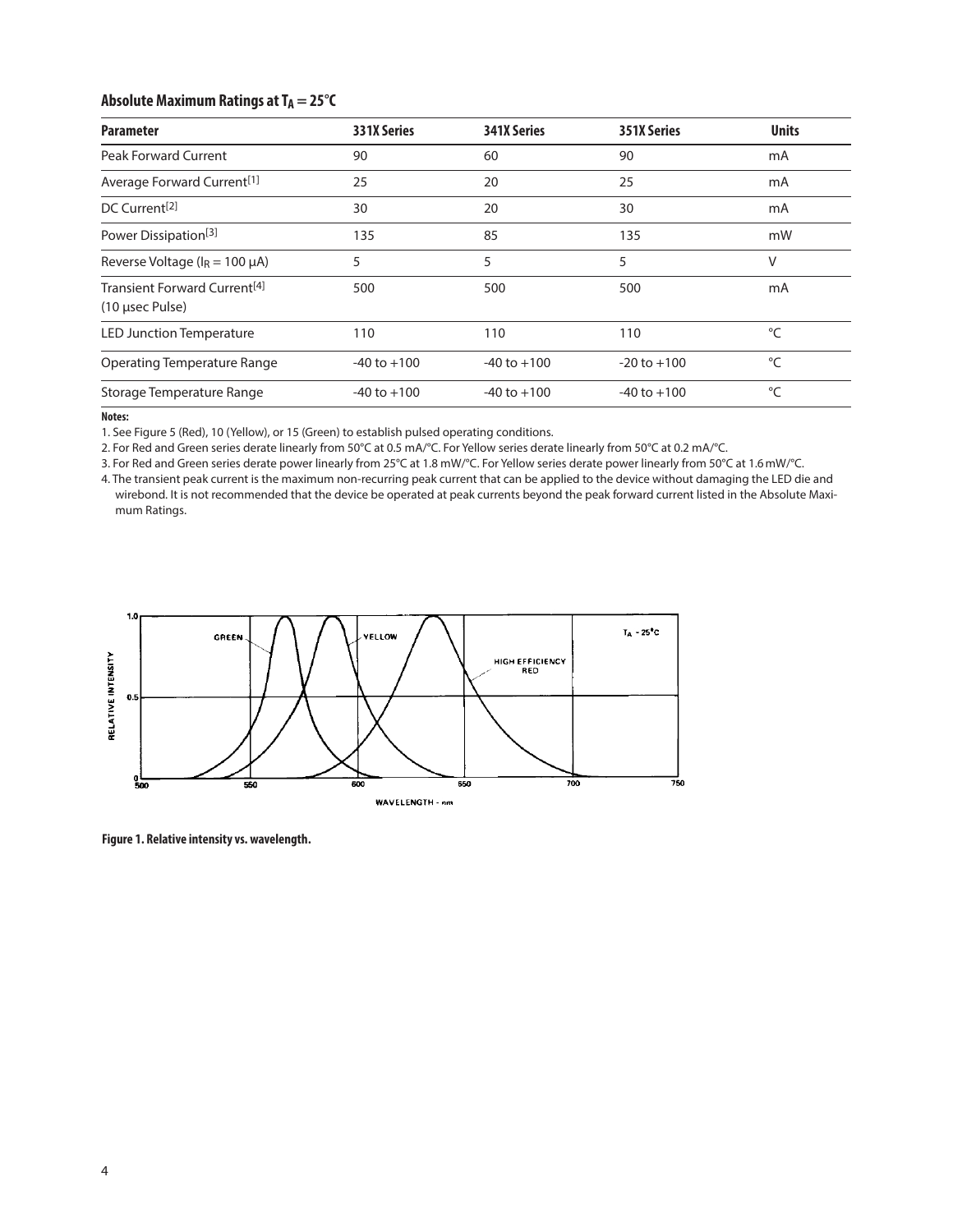## **High Efficiency Red HLMP-331X Series**





**Figure 2. Forward current vs. forward voltage characteristics.**

**Figure 3. Relative luminous intensity vs. DC forward current.**



**Figure 4. Relative efficiency (luminous intensity per unit current) vs. peak LED current.**



**Figure 5. Maximum tolerable peak current vs.**  pulse duration (I<sub>DC</sub> MAX as per MAX ratings).



**Figure 6. Relative luminous intensity vs. angular displacement.**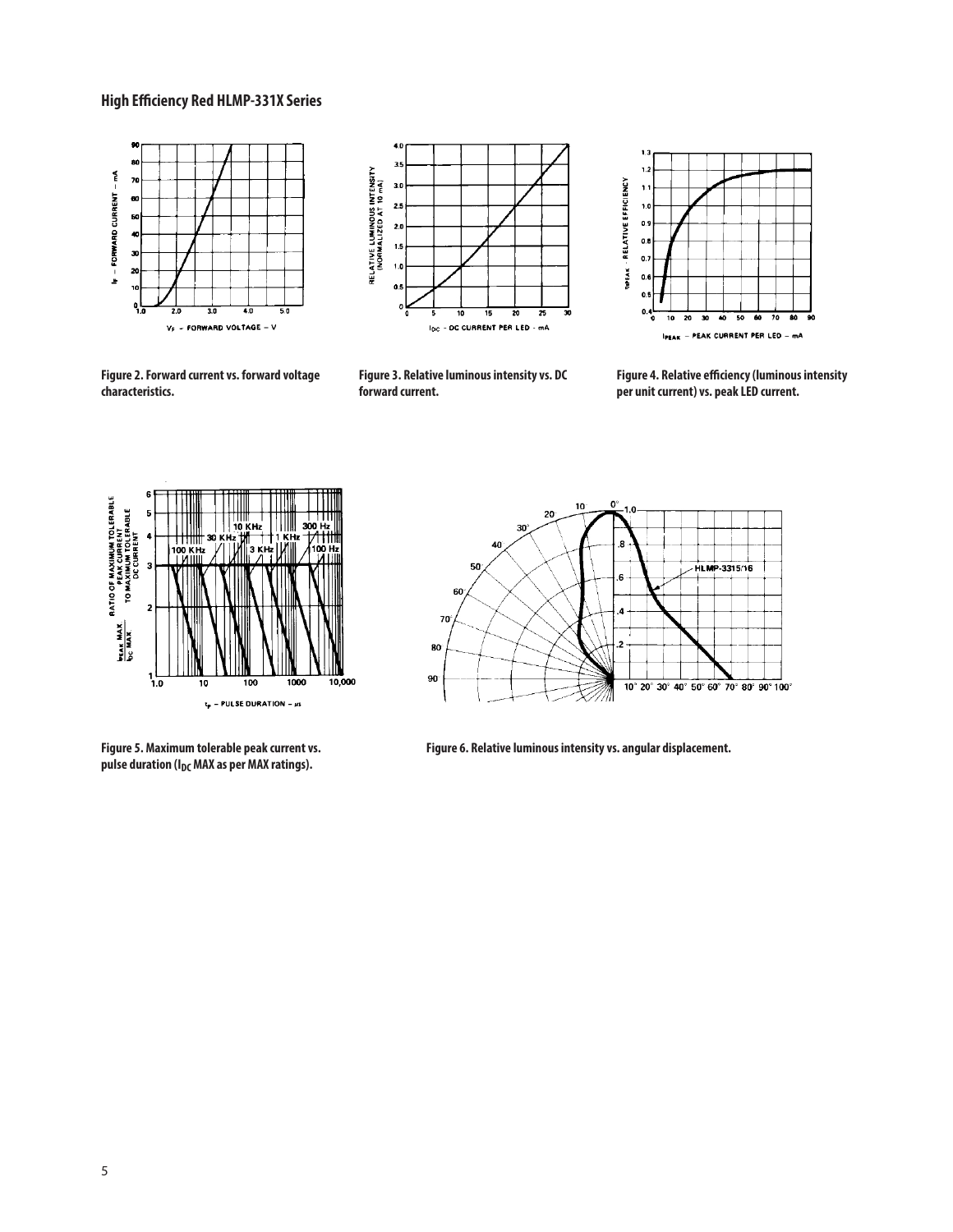#### **Yellow HLMP-341X Series**



**Figure 7. Forward current vs. forward voltage** 

**characteristics.**



**Figure 8. Relative luminous intensity vs. DC forward current.**



**Figure 9. Relative efficiency (luminous intensity per unit current) vs. peak current.**



**Figure 10. Maximum tolerable peak current vs.**  pulse duration (I<sub>DC</sub> MAX as per MAX ratings).



**Figure 11. Relative luminous intensity vs. angular displacement.**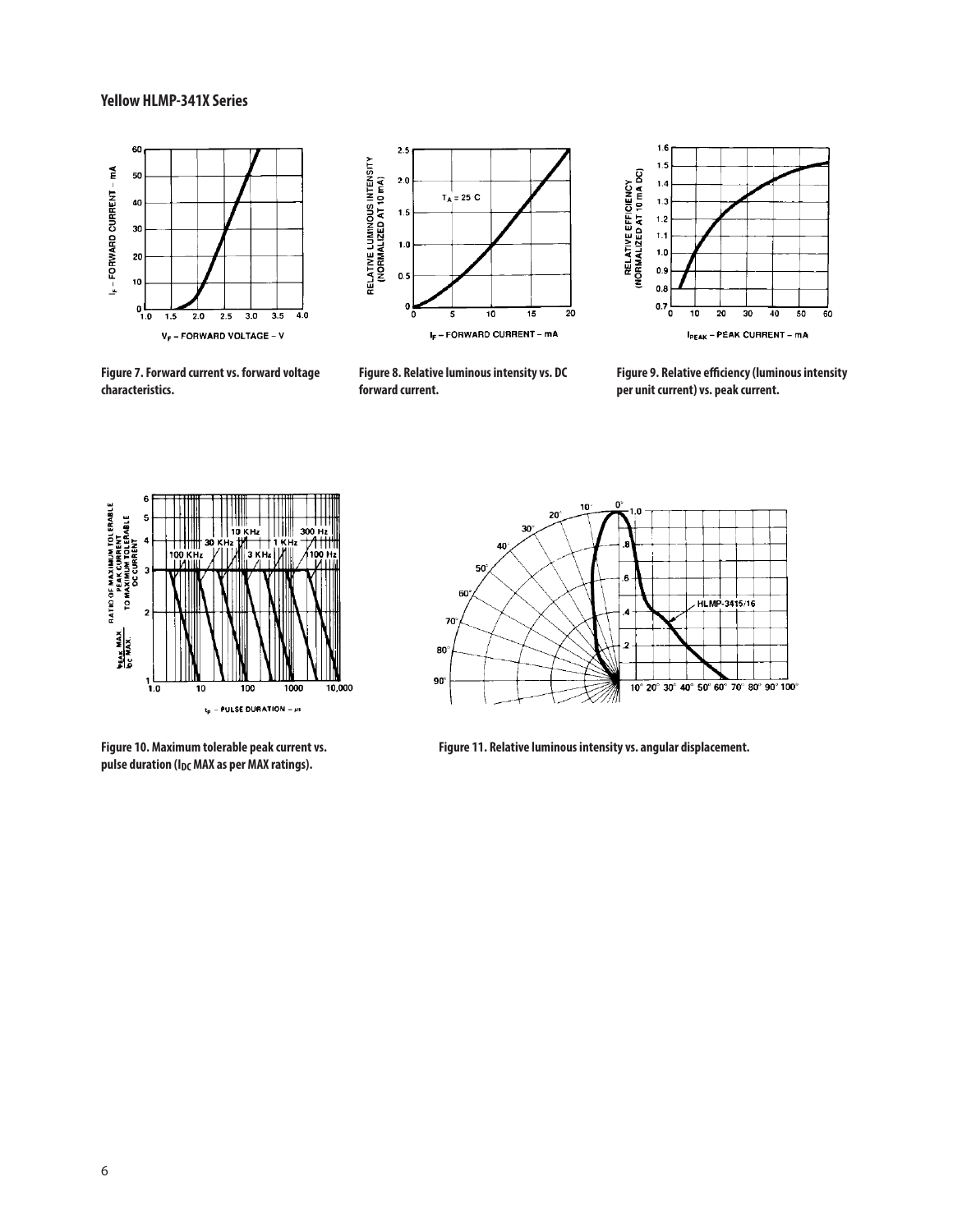#### **Green HLMP-351X Series**



**Figure 12. Forward current vs. forward voltage** 

**characteristics.**



**Figure 13. Relative luminous intensity vs. DC forward current.**



**Figure 14. Relative efficiency (luminous intensity per unit current) vs. peak LED current.**



**Figure 15. Maximum tolerable peak current vs.**  pulse duration (I<sub>DC</sub> MAX as per MAX ratings).



**Figure 16. Relative luminous intensity vs. angular displacement. T-13/4 lamp.**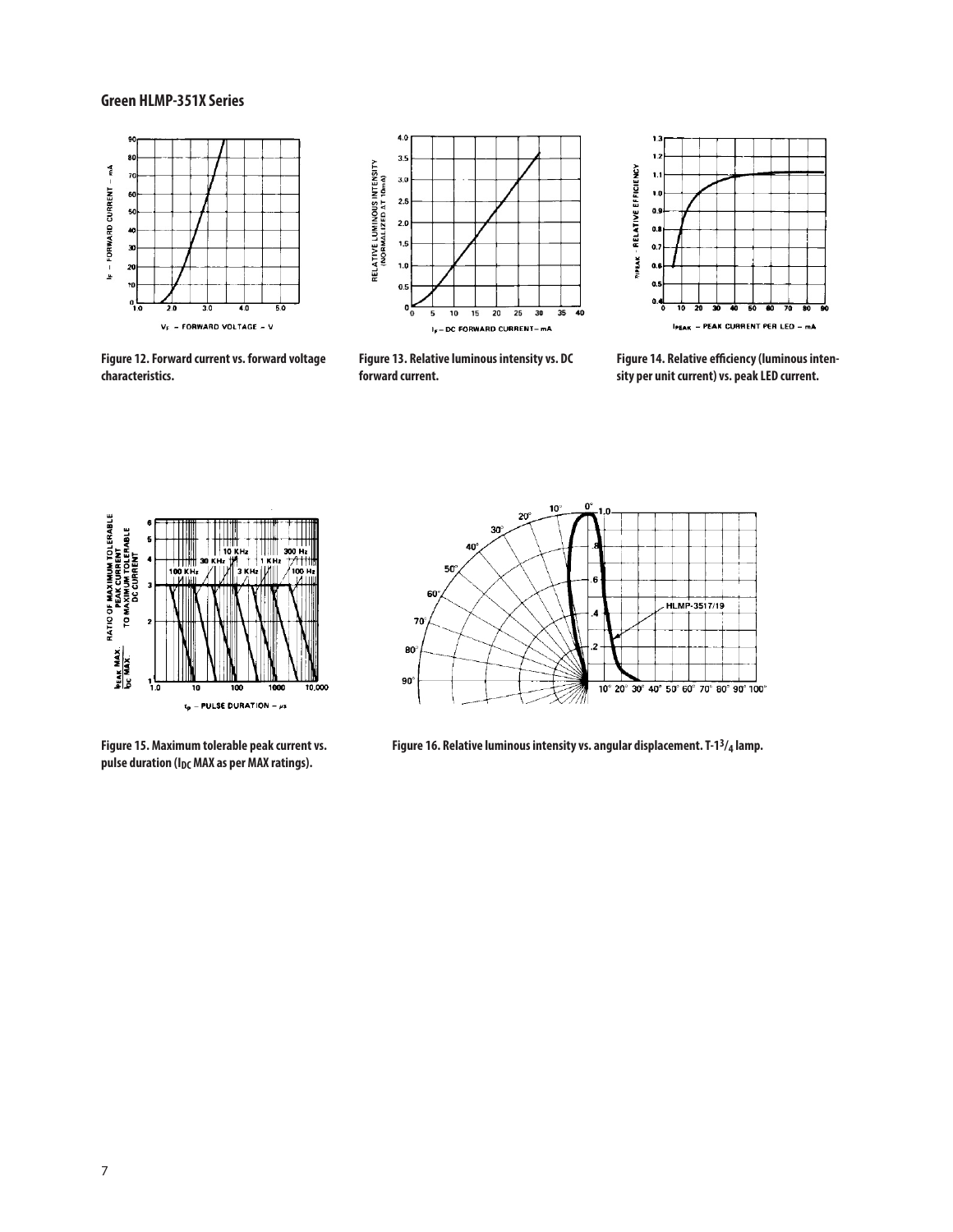### **Table 2. Intensity Bin Limit**

**Table 2. (Cont'd) Table 2. (Cont'd)**

 **Intensity Range**

 **(mcd) Color Bin Min. Max.** E 7.6 12.0 F 12.0 19.1 G 19.1 30.7 H 30.7 49.1 I 49.1 78.5 J 78.5 125.7 K 125.7 201.1 L 201.1 289.0 M 289.0 417.0 N 417.0 680.0 O 680.0 1100.0 P 1100.0 1800.0 Q 1800.0 2700.0 R 2700.0 4300.0 S 4300.0 6800.0 T 6800.0 10800.0 U 10800.0 16000.0 V 16000.0 25000.0 W 25000.0 40000.0

|       |            | <b>Intensity Range</b><br>(mcd) |         |        |              | <b>Intensity Range</b><br>(mcd) |         |       |
|-------|------------|---------------------------------|---------|--------|--------------|---------------------------------|---------|-------|
| Color | <b>Bin</b> | Min.                            | Max.    | Color  | <b>Bin</b>   | Min.                            | Max.    | Color |
|       | H          | 15.5                            | 24.8    |        | G            | 16.6                            | 26.5    |       |
|       |            | 24.8                            | 39.6    |        | Н            | 26.5                            | 42.3    |       |
|       | J          | 39.6                            | 63.4    |        |              | 42.3                            | 67.7    |       |
|       | K          | 63.4                            | 101.5   |        | J            | 67.7                            | 108.2   |       |
|       | Г          | 101.5                           | 162.4   |        | Κ            | 108.2                           | 173.2   |       |
|       | M          | 162.4                           | 234.6   |        | L            | 173.2                           | 250.0   |       |
|       | N          | 234.6                           | 340.0   |        | M            | 250.0                           | 360.0   |       |
|       | $\circ$    | 340.0                           | 540.0   | Yellow | $\mathsf{N}$ | 360.0                           | 510.0   |       |
| Red   | P          | 540.0                           | 850.0   |        | $\circ$      | 510.0                           | 800.0   | Green |
|       | Q          | 850.0                           | 1200.0  |        | $\mathsf{P}$ | 800.0                           | 1250.0  |       |
|       | ${\sf R}$  | 1200.0                          | 1700.0  |        | Q            | 1250.0                          | 1800.0  |       |
|       | $\sf S$    | 1700.0                          | 2400.0  |        | ${\sf R}$    | 1800.0                          | 2900.0  |       |
|       | T          | 2400.0                          | 3400.0  |        | S            | 2900.0                          | 4700.0  |       |
|       | U          | 3400.0                          | 4900.0  |        | T            | 4700.0                          | 7200.0  |       |
|       | V          | 4900.0                          | 7100.0  |        | U            | 7200.0                          | 11700.0 |       |
|       | W          | 7100.0                          | 10200.0 |        | V            | 11700.0                         | 18000.0 |       |
|       | X          | 10200.0                         | 14800.0 |        | W            | 18000.0                         | 27000.0 |       |
|       | Y          | 14800.0                         | 21400.0 |        |              |                                 |         |       |
|       | Z          | 21400.0                         | 30900.0 |        |              |                                 |         |       |

Red

**Color Bin Min. Max.**

Maximum tolerance for each bin limit is ±18%.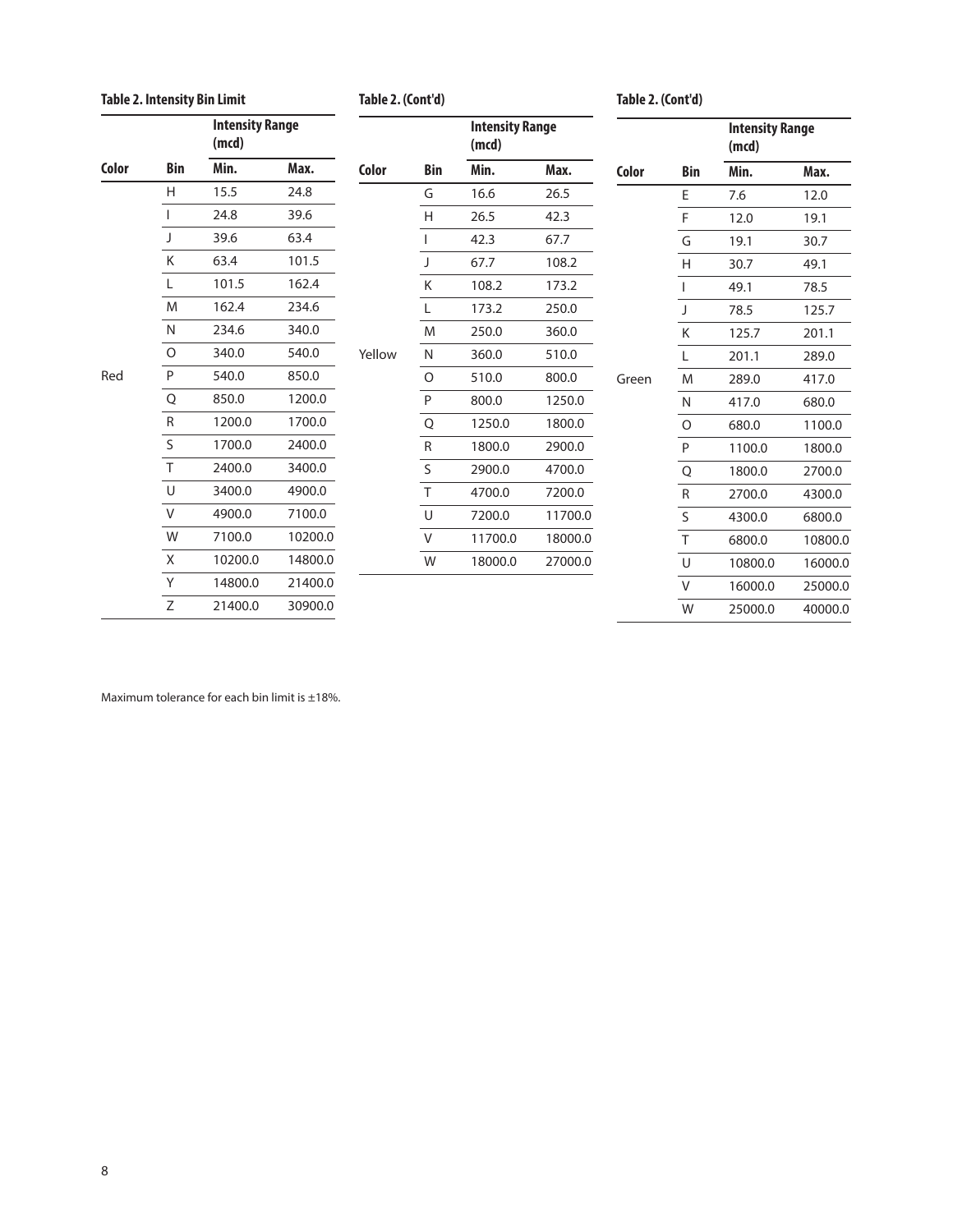## **Color Categories**

|        |                | Lambda (nm) |       |  |
|--------|----------------|-------------|-------|--|
| Color  | Cat#           | Min.        | Max.  |  |
|        | 6              | 561.5       | 564.5 |  |
|        | 5              | 564.5       | 567.5 |  |
| Green  | 4              | 567.5       | 570.5 |  |
|        | 3              | 570.5       | 573.5 |  |
|        | $\overline{2}$ | 573.5       | 576.5 |  |
|        | 1              | 582.0       | 584.5 |  |
|        | 3              | 584.5       | 587.0 |  |
| Yellow | $\overline{2}$ | 587.0       | 589.5 |  |
|        | 4              | 589.5       | 592.0 |  |
|        | 5              | 592.0       | 593.0 |  |

Tolerance for each bin limit is  $\pm$  0.5 nm.

## **Mechanical Option Matrix**

| <b>Mechanical Option Code</b><br><b>Definition</b> |                                                                  |  |
|----------------------------------------------------|------------------------------------------------------------------|--|
| 00                                                 | Bulk Packaging, minimum increment 500 pcs/bag                    |  |
| 01                                                 | Tape & Reel, crimped leads, minimum increment 1300 pcs/bag       |  |
| 02                                                 | Tape & Reel, straight leads, minimum increment 1300 pcs/bag      |  |
| B1                                                 | Right Angle Housing, uneven leads, minimum increment 500 pcs/bag |  |
| B <sub>2</sub>                                     | Right Angle Housing, even leads, minimum increment 500 pcs/bag   |  |

#### **Note:**

All Categories are established for classification of products. Products may not be available in all categories. Please contact your local Avago representative for further clarification/information.